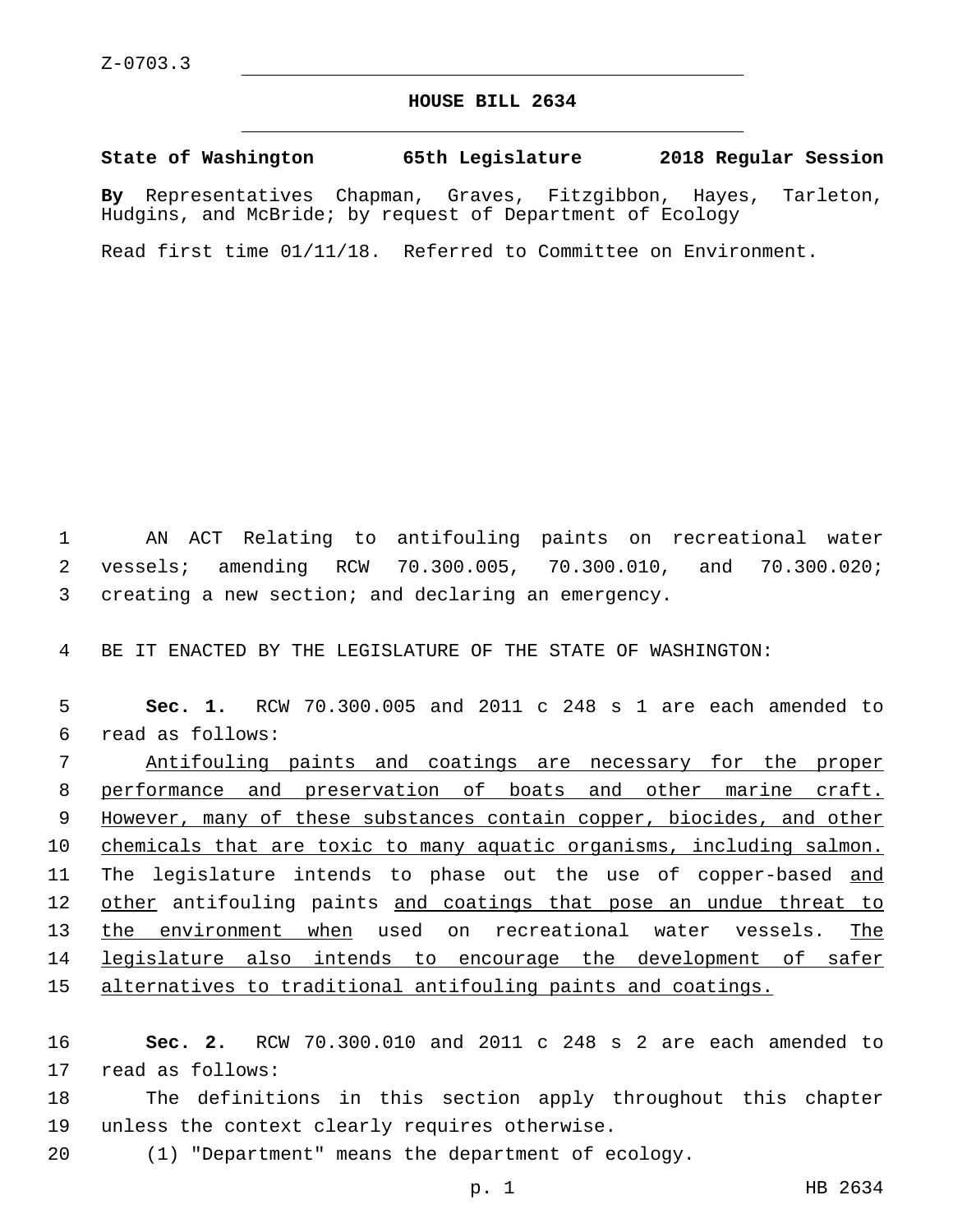(2) "Director" means the director of the department of ecology.

 (3)(a) "Recreational water vessel" means any vessel that is no more than sixty-five feet in length and is: (i) Manufactured or used primarily for pleasure; or (ii) leased, rented, or chartered by a 5 person for the pleasure of that person.

 (b) "Recreational water vessel" does not include a vessel that is subject to United States coast guard inspection and that: (i) Is engaged in commercial use; or (ii) carries paying passengers.

 (4) "Wood boat" means a recreational water vessel with an external hull surface entirely constructed of wood planks or sheets. A vessel with a wood hull sheathed in a nonwood material, such as fiberglass, is not a "wood boat" for purposes of this chapter.

 **Sec. 3.** RCW 70.300.020 and 2011 c 248 s 3 are each amended to 14 read as follows:

15 (1) Beginning January 1, ((2018)) 2021, no manufacturer, wholesaler, retailer, or distributor may sell or offer for sale in this state any new recreational water vessel manufactured on or after 18 January 1, ((2018)) 2021, with antifouling paint containing copper. This restriction does not apply to wood boats.

 (2) Beginning January 1, ((2020, no)) 2021, antifouling paint that is intended for use on a recreational water vessel and that 22 contains more than 0.5 percent copper may not be offered for sale in 23 this state.

24 (3) Beginning January 1, ((2020, no)) 2021, antifouling paint 25 containing more than 0.5 percent copper may not be applied to a recreational water vessel in this state. This restriction does not 27 apply to wood boats.

 NEW SECTION. **Sec. 4.** (1) By September 30, 2019, the department of ecology is directed to report to the legislature regarding the environmental impacts of antifouling paints and their ingredients, whether antifouling paints or their ingredients are causing environmental harm, safer alternatives to antifouling paints or ingredients found in antifouling paints, and recommendations as to whether changes to the existing regulation of antifouling paints are needed. The report must also include recommendations about using leaching rates as a regulatory standard. The department of ecology shall specifically consider any new science with regard to the